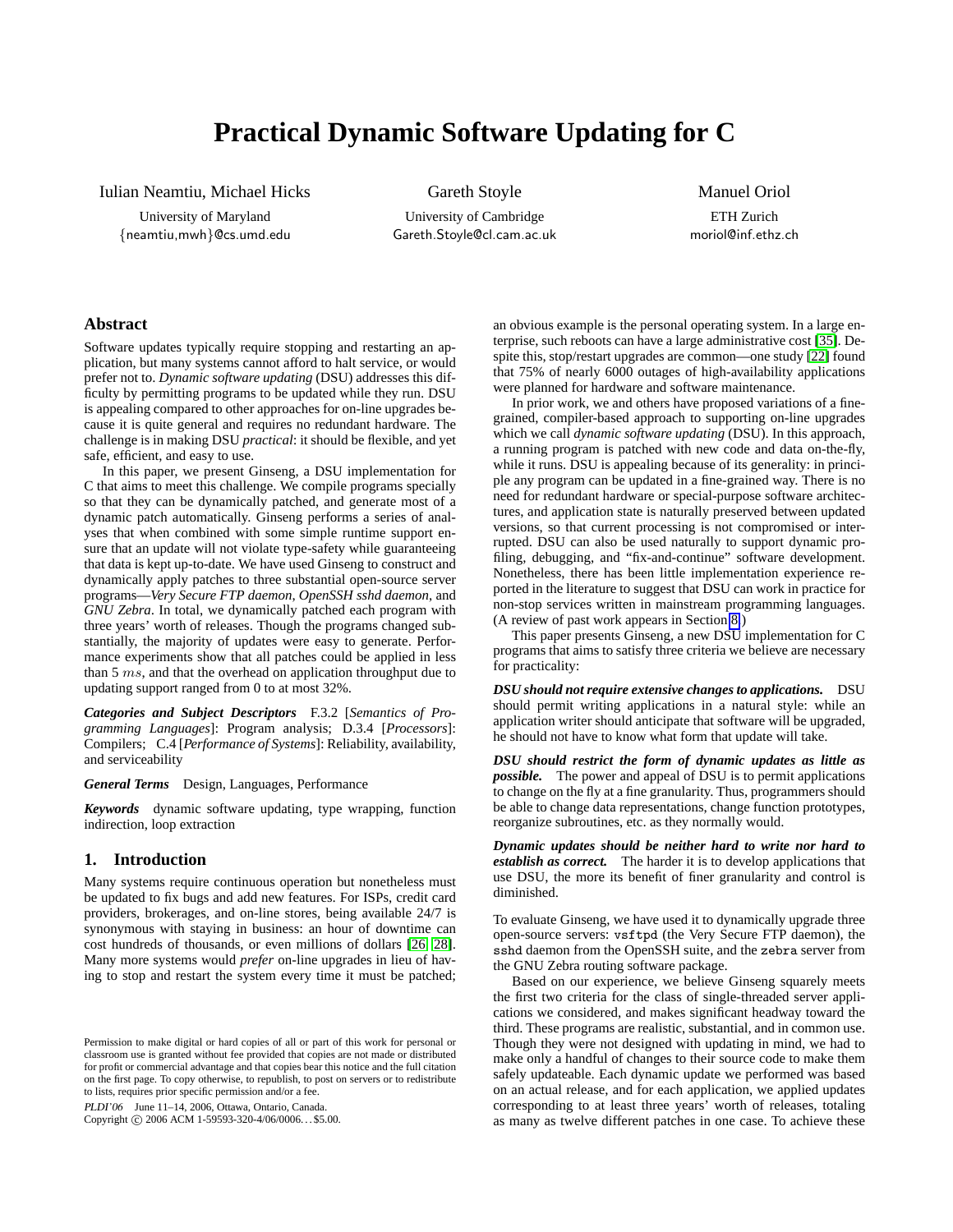

<span id="page-1-1"></span>**Figure 1.** Building and dynamically updating software with Ginseng.

results, we developed several new implementation techniques, including new ways to handle the transformation of data whose type changes, to allow dynamic updates to infinite loops, and to allow updates to take effect in programs with function pointers. Though we have not optimized our implementation, overhead due to updating is modest: between 0 and 32% on the programs we tested.

Despite the fact that changes were non-trivial, generating and testing patches was relatively straightforward. We developed tools to generate most of a dynamic patch automatically by comparing two program versions, reducing programmer work. More importantly, Ginseng performs two safety analyses to determine times during the running program's execution at which an update can be performed safely. The theoretical development of our first analysis, called the *updateability analysis*, is presented in earlier work [\[33\]](#page-11-4). The contribution of this paper is the implementation of that analysis for the full C programming language, along with some practical extensions, and the development of a new *abstraction-violating alias analysis* for handling some of the low-level features of C. These safety analyses go a long way toward ensuring correctness, though the programmer needs a clear "big picture" of the application e.g., interactions between components and global invariants.

In short, we make the following contributions in this paper:

- 1. We present a practical framework to support dynamically updating running C programs. Ours is the most flexible, and arguably the most safe, implementation of a DSU system to date.
- 2. We present a substantial study of the application of our system to three sizeable C server programs. Our experience shows that DSU can be practical for updating realistic server applications as they are written now, and as they evolve in practice. We are optimistic that our approach can ultimately be practical for many non-stop applications, including game servers, operating systems and embedded systems software.

The next section presents an overview of our approach and outlines the rest of the paper.

# <span id="page-1-2"></span>**2. Ginseng Overview**

Ginseng consists of a compiler, a patch generator and a runtime system for building updateable software.<sup>[1](#page-1-0)</sup> Basic usage is illustrated in Figure [1,](#page-1-1) with Ginseng components in white boxes. There are two stages. First, for the initial version of a program,  $v_0.c$ , the *compiler* generates an updateable executable  $v_0$ , along with some prototype and analysis information (Version Data  $d_0$ ). The executable is deployed. Second, when the program has changed to a new version  $(v_1.c)$ , the developer provides the new and old code to the *patch generator* to generate a patch  $p_1.c$  representing the differences. This is passed to the compiler along with the current version information, and turned into a dynamic patch  $v_0 \rightarrow v_1$ . The *runtime system* links the dynamic patch into the running program, completing the on-line update. This process continues for each subsequent program version.

The Ginseng compiler has two responsibilities. First, it compiles programs to be dynamically updateable, so that existing code will be redirected to replacement functions present in a dynamic patch. In addition, when a type is updated, existing values of that type must be transformed to have the new type's representation, to be compatible with the new code. Code is compiled to notice when a typed value is out of date, and if so, to apply the necessary transformation function. We explain in Section [3](#page-2-0) how our implementation supports these features by transforming a program to use *function indirections* and *type wrappers*.

Second, the Ginseng compiler uses a suite of analyses to ensure that updates are always *type-safe*, even when changes are made to function prototypes or type definitions. The basic idea is to examine the program to discover assumptions made about the types of updateable entities (i.e., functions or data) in the continuation of each program point. These assumptions become constraints on the timing of updates. For example, a call to int  $f(int)$  constrains the program point just before the call to not allow an update to f that would change f's type. The formal details of our analysis are presented elsewhere [\[33\]](#page-11-4); Section [4](#page-3-0) discusses its application to C programs, including several extensions.

The Ginseng patch generator (Section [5\)](#page-5-0) has two responsibilities. First, it identifies those definitions (be they global variables, functions, or types) that have changed between versions. Second, for each type definition that has changed, it generates a *type transformer* function used to convert values from a type's old representation to the new one. The compiler inserts code so that the program will make use of these functions following a dynamic patch. If the new code assumes an invariant about global state, this invariant has to hold after the update takes place. Users can write optional *state transformer* functions that are run at update time to convert global state and run initialization code for this purpose. Users also may adjust the generated type transformers as necessary. We found that writing state transformers or adjusting type transformers was rarely needed.

The dynamic update itself is carried out by the Ginseng runtime system (Section [5\)](#page-5-0) linked into the updateable program. Once notified, the runtime system will cause the patch to be dynamically loaded and linked at the next safe *update point*. This is essentially a call into the runtime system inserted by the programmer. Our safety

<span id="page-1-0"></span><sup>&</sup>lt;sup>1</sup> The compiler and patch generator are written in Objective Caml using the CIL framework [\[25\]](#page-11-5).The runtime system is a library written in C.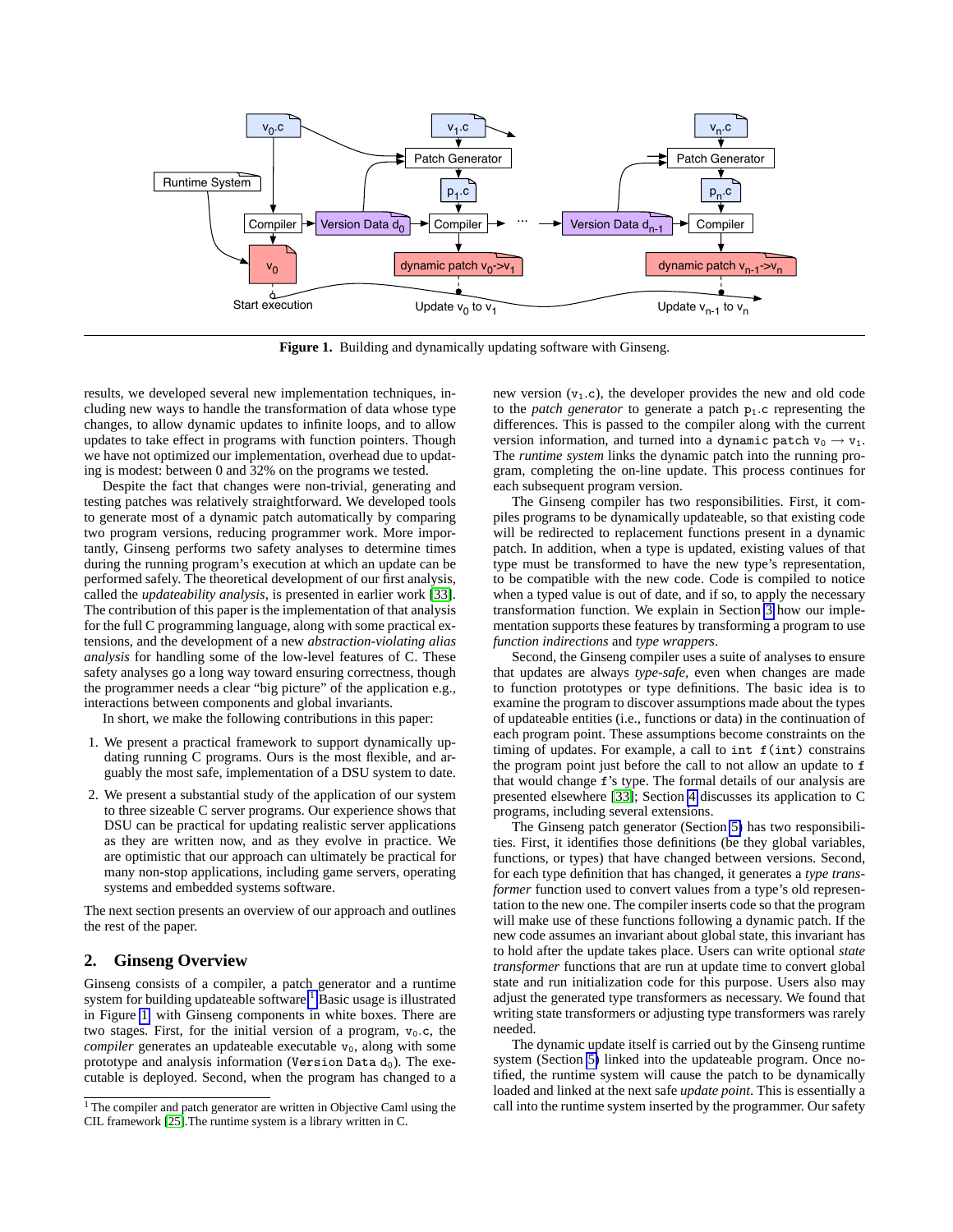analysis will annotate these points with constraints as to how definitions are allowed to change at each particular point. The runtime system will check that these constraints are satisfied by the current update, and if so, it "glues" the dynamic patch into the running program. In our experience, finding suitable update points in long-lived server programs is quite straightforward, and the analysis provides useful feedback as to whether the chosen spots are free from restrictions.

The next three sections describe these features of Ginseng in detail, while Sections [6](#page-6-0) and [7](#page-8-0) describe our experience using Ginseng and evaluate its performance. We finish with a discussion of related work and conclude.

# <span id="page-2-0"></span>**3. Enabling On-line Updates**

To make programs dynamically updateable we address two main problems. First, existing code must be able to call new versions of functions, whether via a direct call or via a function pointer. Second, the state of the program must be transformed to be compatible with the new code. For a type whose definition has changed, existing values of that type must be transformed to conform to the new definition.

Ginseng employs two mechanisms to address these two problems, respectively: *function indirection* and *type-wrapping*. We discuss them in turn below, and show how they can be combined to update long-running loops.

## **3.1 Function Indirection**

Function indirection is a standard technique that permits old code to call new function versions by introducing a level of indirection between a caller and the called function, so that its implementation can change. For each function f in the program, Ginseng introduces a global variable f\_ptr that initially points to the first version of  $f<sup>2</sup>$  $f<sup>2</sup>$  $f<sup>2</sup>$  Ginseng encodes version information through name mangling, f initially being f\_v0, then f\_v1 and so on. Each direct call to f within the program is replaced with a call through \*f\_ptr. Ginseng also handles function pointers in an interesting way: if the program passes f as data (i.e., as a function pointer), Ginseng generates a wrapper function that calls \*f\_ptr and passes this wrapper instead. To dynamically update f to version 1, the runtime system dynamically loads the new version f\_v1 and then stores the address of f\_v1 in f\_ptr.

# **3.2 Type Wrapping**

The Ginseng updating model enforces what we call *representation consistency* [\[33\]](#page-11-4), in which all values of type T in the program at a given time must logically be members of T's most recent version. The alternative would be to allow multiple versions of a type to coexist, where code and values of old and new type could inter-act freely within the program. (Hjálmtýsson and Gray [\[18\]](#page-11-6) refer to these approaches as *global update* and *passive partitioning*, respectively.) Representation consistency is a useful property because it more closely models the "forward march" of a program's on-line evolution, making it easier to reason about.

To enforce representation consistency, Ginseng must ensure that when a particular type T's definition is updated, values of that type in the running program are updated as well. To do this, a dynamic patch defines a *type transformer function* used to transform a value  $v<sub>T</sub>$  from T's old definition to its new one. Just like functions, types are associated with a version, and the type transformer  $c_{T_n\to n+1}$ converts values of type  $T_n$  to be those of type  $T_{n+1}$ . As we explain later, much of a type transformer function can be generated automatically via a simple comparison of the old and new definitions.

Given this basic mechanism, we must address two questions. First, when are type transformers to be used? Second, how is updateable data represented?

*Applying Type Transformers* To transform existing  $v_{\text{T}_n}$  values the runtime system must find them all and apply  $c_{\overline{1}, \dots, n+1}$  to each. One approach would be to do this eagerly, at update-time; this would require either implementing a garbage-collector-style tracing algorithm [\[14\]](#page-11-7), or maintaining a registry of pointers to every (live) value of type  $T_n$  during execution [\[4\]](#page-11-8). More simply, we could restrict type transformation to only those data reachable from global variables, and require the programmer to implement the tracer manually [\[17\]](#page-11-9). Finally, we could do it lazily, as the program executes following the update [\[12,](#page-11-10) [7\]](#page-11-11).

Ginseng uses the lazy approach. The compiler renames version n of the user's definition of T to be  $T_n$ , where the definition of T simply wraps that of  $T_n$ , adding a version field. Given a value  $v_T$  (of wrapped type T), Ginseng inserts a *coercion* function called  $con_{T}$  (for concretization of T) that returns the underlying representation. This coercion is inserted wherever  $v_T$  is used concretely, i.e., in a way that depends on its definition. For example, this would happen when accessing a field in a struct. Whenever  $con_{T}$  is called on  $v_T$ , the coercion function compares  $v_T$ 's version n with the latest version  $m$  of T. If  $n < m$ , then the necessary type transformer functions are composed and applied to  $v_T$ , changing it inplace, to yield the up-to-date  $v_{\mathbf{T}_m}$  (of type  $\mathbf{T}_m$ ).

The lazy approach has a number of benefits. First, it is not limited to processing only values that are reachable by global variables; stack-allocated values, or those reachable from stack allocated values are handled easily. Second, it amortizes transformation costs, reducing the potential pause at update-time that would be required to transform all data in the program. The drawback is that per-type access during normal program execution is more expensive (due to the calls to  $con_{T}$ ), and the programmer has little control over when type transformers are invoked, since this is determined automatically. Therefore, transformers must be written to be timing-independent. In our experience, type transformers are used rarely, and so it may be sensible to use a combination of eager and lazy application to reduce total overhead.

Without care, it could be possible for a transformed value to end up being processed by old code, violating representation consistency. This could lead a  $con_{T}$  coercion to discover that the version *n* on  $v<sub>T</sub>$  is actually *greater* than the version *m* of the type T expected by the code. A similar situation arises when function types change: old code might end up calling the new version of a function assuming it has the old signature. We solve these problems with some novel safety analyses, described in Section [4.](#page-3-0)

*Type Representations* While lazy type updating is not new, there has been little or no exploration of its implementation, particularly for a low-level language such as C. Based on our experience, a given type is likely to grow in size over time, so the representation of the wrapped type T must allow this. One approach is to define the wrapper type to use a fixed space, larger than the size of  $T_0$ (padding). This strategy allows future updates to T that do not expand beyond the preallocated padding. The main advantage of the padding approach is that the allocation strategy for wrapped data is simple: stack-allocated data in the source program is still stack allocated in the compiled program, and similarly for malloced data. This is because type transformation happens *in place*: the transformed data overwrites the old data in the same storage. On the other hand, a data type cannot grow beyond the initial padding, hampering on-line evolution. Padding also changes the cache locality of data; for example, if a two-word structure in the original program is expanded to four words, then half as many elements can fit in a cache line. For simplicity, Ginseng employs this approach.

<span id="page-2-1"></span><sup>2</sup> Ginseng is more careful than we are in these examples about generating non-clashing variable names.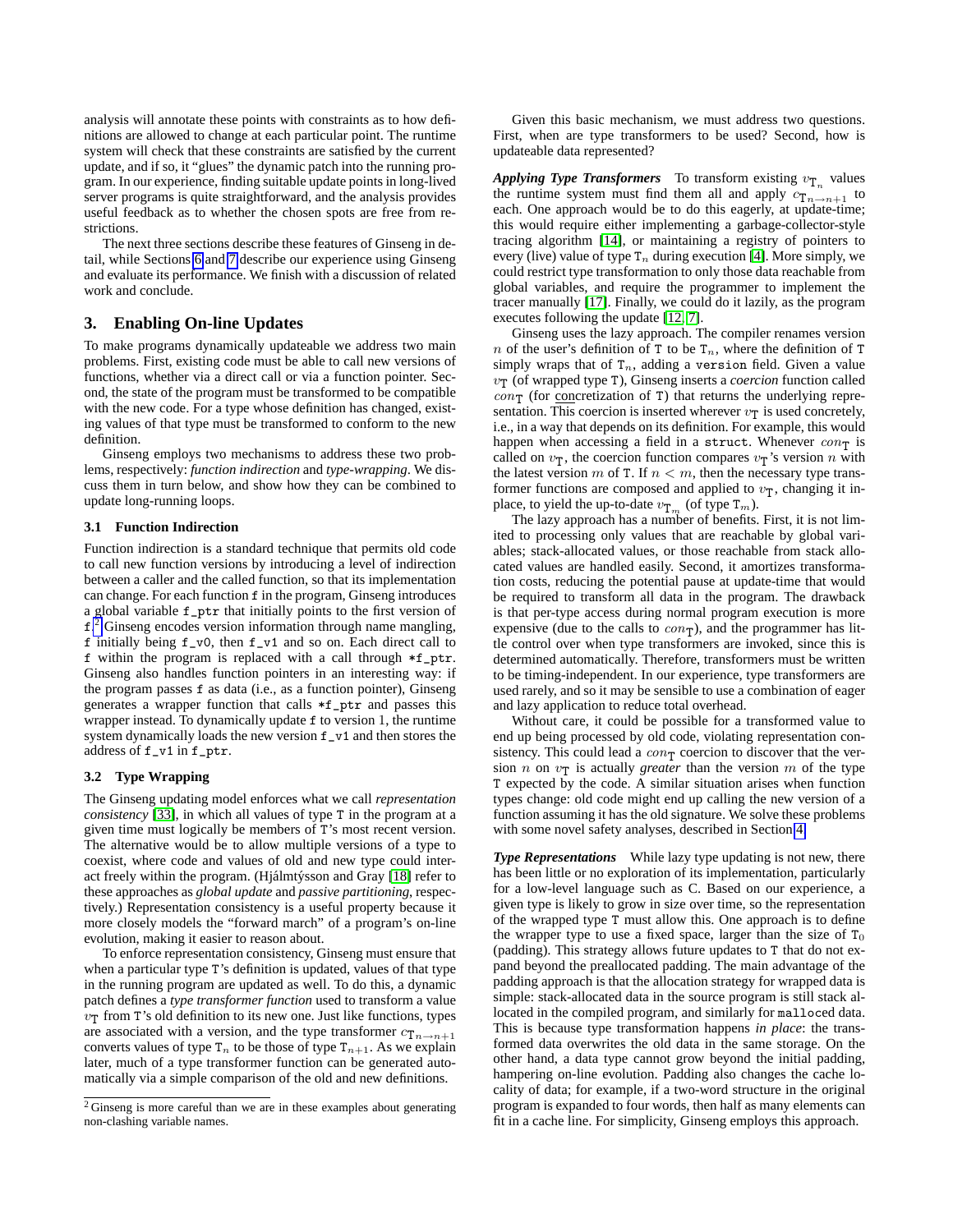An alternative approach is to use indirection, and represent the wrapped type as a pointer to a value of the underlying type. This mechanism is used in the K42 operating system [\[20\]](#page-11-12), which supports updating objects. The indirection approach solves the growth problem by allowing the size of the wrapped type to grow arbitrarily, but introduces an extra dereference per access. More importantly, the indirection approach makes memory management more challenging: how should storage for the transformed data be allocated, and what is to happen to the now-unneeded old data? Also, when data is copied, the indirected data must be copied as well, to preserve the sharing semantics of the application. The simplest solution would be to have the compiler malloc new representations and free (or garbage collect) the old ones; this is less performancefriendly than stack allocation. A better alternative would be to use *regions* [\[34\]](#page-11-13), which have lexically-scoped lifetimes (as with stack frames), but support dynamic allocation. Of course, a hybrid approach is also possible: data could start out with some padding, and an indirection is only added if the padding is ever exceeded.

#### **3.3 Example**

Figure [2](#page-4-0) presents a simple C program, and how we compile it to be updateable. The original program is on the left, and the resulting updateable program in the middle and right columns. The comments can be ignored; these are the results of the safety analysis, explained in the next section.

First, we can see that all function definitions have been renamed to include a version, and that Ginseng has introduced a \_ptr variable for each function, to keep a pointer to the most current version. Calls to functions are indirected through these pointers. Second, we can see that the definition of struct T is now a wrapper for struct \_\_T0, the original definition. The \_\_con\_T function unwraps a struct T, potentially transforming it first via a call to \_\_DSU\_transform. The \_\_con\_T function is called twice in \_\_call\_v0 to extract the underlying value of t. Finally, we can see that Ginseng has generated \_\_foo\_wrap to wrap an indirected call to foo; this is passed as a function pointer to apply.

#### <span id="page-3-1"></span>**3.4 Loops**

When a function f is updated, in-flight calls are unaffected, but all subsequent calls, including recursive ones, take the new f. In general, this is a good thing, because it makes reasoning about the timeline of an update simpler. On the other hand, this presents a problem for functions that implement long-running or infinite loops: if an update occurs to such a function while the old version is active, then the new version may not take effect for some time, or may never take effect.

We solve this problem by a novel transformation we call *loop extraction*. The idea is that the body of a loop can be extracted into a separate function that is called on each iteration of the loop. If the function containing the loop is later changed, then this extracted function will notice the changes to the loop on the next iteration. As the code and state preceding the loop might have changed as well, the loop function must be parameterized by some *loop state*. This state will be transformed using our standard type transformer mechanism on the next iteration of the loop. Extracting the loop body into a function parameterized by loop state is similar to closure conversion followed by lifting.

For illustration, consider the code in the left column of Figure [3.](#page-4-1) The programmer directs Ginseng that the loop labeled L1 should be extracted. The result is shown in the middle and right columns. In the middle is the extracted loop function, L1\_loop, and on the right side is the rewritten original function foo. The function L1\_loop takes two arguments: struct L1\_ls \*ls, and int \*ret. The first argument is the loop state, which contains pointers to all of the local variables and parameters referenced in foo that might be needed by the loop; we can see in foo where this value is created. Within L1\_loop, references to local variables  $(x)$  or parameters  $(g)$ have been changed to refer to them through  $*(1s)$ .

Within the function foo, the loop function is called on each loop iteration. Within the extracted loop function, expressions that would have exited the loop—notably break, continue, and return statements—are changed to return  $x$ , where  $x$  is 0 for break, 1 for continue and 2 for return. In foo, this return code is checked and the correct action is taken.

If in a subsequent program version the loop in foo were to change, the extracted versions of the two loops would be different, with the new one updating the old one. The new version will be invoked on the loop's next iteration, and if the new loop requires additional state (e.g., new local variables or parameters were added to foo), then this is handled by the type transformer function for struct L1\_ls. This type transformer might perform sideeffecting initialization as well, for code that would have preceded the execution of the current loop. Note that foo's callers are neither aware nor affected by the loop extraction inside the body of foo.

When extracting infinite loops, nothing else needs to be done. However, if the loop might terminate, we must extract the code that follows the loop as well, so that an updated loop does not execute a stale postamble when it completes. This can be done using loop extraction itself: to extract a statement  $S$ , the programmer rewrites that statement to be while  $(1)$  {  $S$ ; break; }, and then Ginseng extracts the loop. This was critical for supporting two of our three benchmark applications, as described in Section [6.](#page-6-0)

## <span id="page-3-0"></span>**4. Safety Analysis**

Let us look again at the example in Figure [2.](#page-4-0) Suppose the program has just entered the call function—is it safe to update the type T? Generally speaking the answer is no, because code  $t.x$  assumes that  $t$  is a structure with field  $x$ , and a change to the representation of t could violate this assumption, leading to unexpected behavior. In this section we look at how Ginseng helps the programmer avoid choosing bad update points like this one using static analysis.

#### **4.1 Tracking Changes to Types**

The example given above illustrates what could happen when old code accesses new data, essentially violating representation consistency. To prevent this situation from happening, Ginseng applies a constraint-based, flow-sensitive *updateability analysis* [\[33\]](#page-11-4) that annotates each update point with the set of types that may not be updated if representation consistency is to be preserved. This set is called the *capability* because it defines those types that *can* be used by old code that might be on the call stack during execution. Of course, the capability is a conservative approximation, as it approximates all possible "stack shapes." It is computed by propagating concrete uses of data backwards along the control flow of the program to possible update points.

Statically-approximated capabilities are illustrated in Figure [2,](#page-4-0) where the sets labeled  $D$  in the comments define the current capability; on functions,  $D$  defines the capability at the start of the function and  $D'$  defines it at the end. When T appears in  $D$ , it means that the program has the *capability* to use data of type T concretely. An update must not revoke this capability when it is needed. For example, the concrete use of t at the end of the call function requires T to be in  $D$ , which in turn forces apply not to permit an update to T.

Programmers indicate where updates may occur in the program text by inserting a call to a special runtime system function DSU\_update. When our analysis sees this function, it "annotates" it with the current capability. At run-time this annotation is used to prevent updates that would violate the static assumption of the analysis. Moreover, the runtime system ensures that if a type *is* up-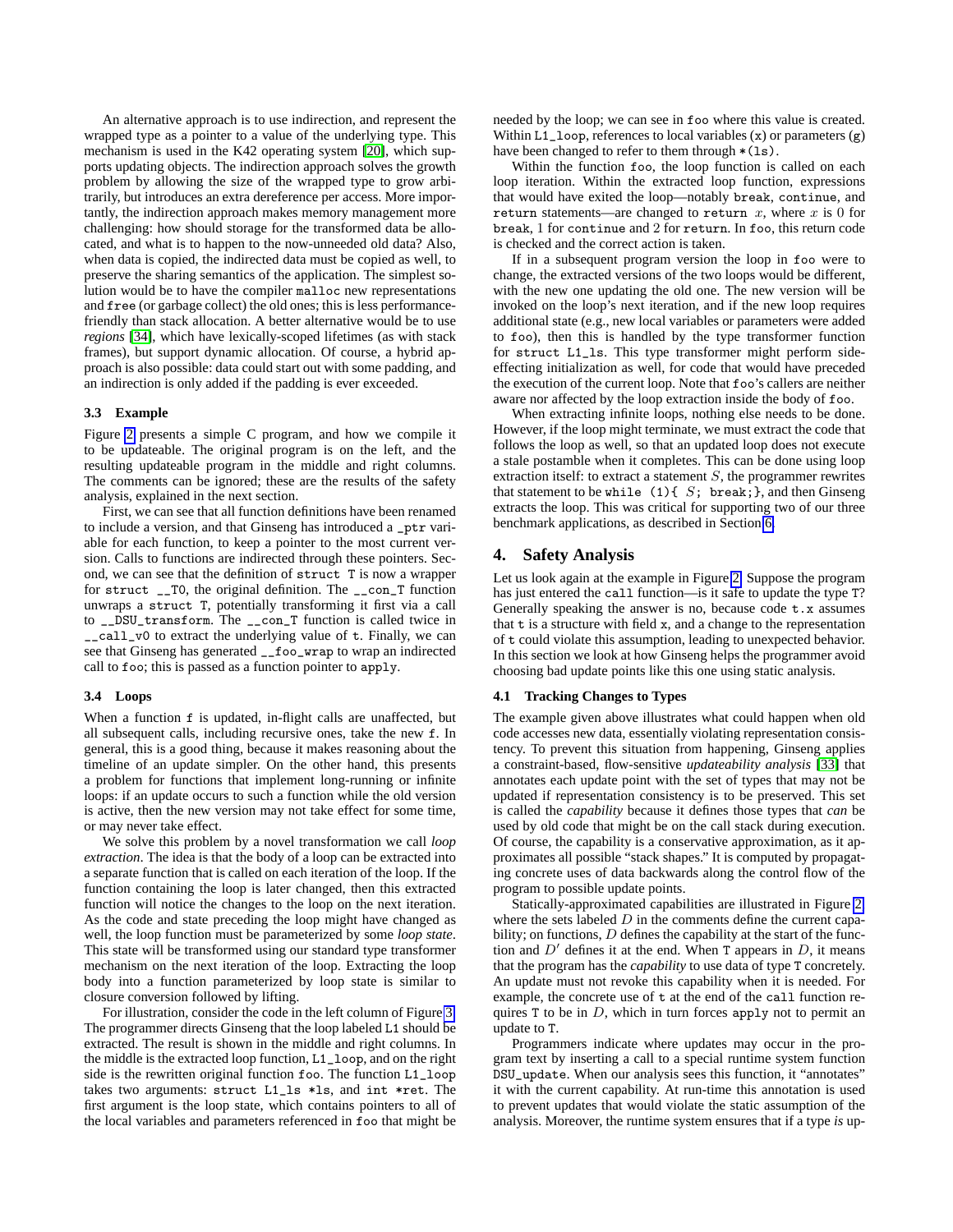| <b>Original program</b>                                                                                                      |                                                                                                                                                                                                                                 | Updateable program                                                                                                                                                                                                                                  |
|------------------------------------------------------------------------------------------------------------------------------|---------------------------------------------------------------------------------------------------------------------------------------------------------------------------------------------------------------------------------|-----------------------------------------------------------------------------------------------------------------------------------------------------------------------------------------------------------------------------------------------------|
| struct T {<br>int x; int y;<br>$\cdot$<br>void foo(int* x) {<br>$*x = 1$ :<br>void apply(void $(*fp)(int*)$ ,<br>$int* x)$ { | struct T {<br>unsigned int version;<br>union $\{$ struct $\_T0$ data;<br>char padding $[X]$ ; $\}$ udata;<br>};<br>struct $\_T0*$ $\_con_T($ struct $T*$ abs) {<br>$\_$ DSU $_$ transform $(abs)$ ;<br>return &abs->udata.data; | struct $\_T0$ { int x; int y; };<br>/* D=D'={T}, L={T}, x:T */<br>void __foo_v0(int* x) { *x = 1; }<br>/* D={foo,T}, D'={T}, L={}, x:T */<br>void $\text{\_apply_v0}(void (*fp)(int*),$<br>int $*x$ ) {<br>fp(x);<br>/* D={T,apply}, D'={}, L={} */ |
| fp(x);<br>void call() $\{$<br>struct $T t = \{1, 2\}$ ;<br>$apply(foo, \&t.x);$<br>$t.y = 1;$                                | $void * foo_ptr = &c_0v0;$<br>void * apply_ptr = $&$ __apply_v0;<br>void * call_ptr = $&$ _call_v0;<br>void $_{-}$ foo_wrap(int* x) {<br>$(*foo\_ptr)(x);$                                                                      | void $_{-}$ call $_{-}$ v0() {<br>struct T t = { 0, {.data={1,2}}};<br>$(*apply\_ptr)$ ( $\_foo\_wrap$ ,<br>$\&($ con T $(\&t))$ ->x):<br>$/*$ D={T} $*/$<br>$&($ (con T( $&($ )) -> $y = 1$ ;                                                      |

<span id="page-4-0"></span>**Figure 2.** Compiling a program to be dynamically updateable.

| Original program                                                                                                                                                                |                                                                                                                                                                                                                                                                                              | Updateable program                                                                                                                                                                                                                                                              |
|---------------------------------------------------------------------------------------------------------------------------------------------------------------------------------|----------------------------------------------------------------------------------------------------------------------------------------------------------------------------------------------------------------------------------------------------------------------------------------------|---------------------------------------------------------------------------------------------------------------------------------------------------------------------------------------------------------------------------------------------------------------------------------|
|                                                                                                                                                                                 | struct L1_ls {<br>float *g; int *x; int *y;<br>};                                                                                                                                                                                                                                            | int foo(float $g$ ) {<br>int $x = 2$ ;<br>int $y = 3$ ;                                                                                                                                                                                                                         |
| int foo(float $g$ ) {<br>int $x = 2$ ;<br>int $y = 3$ ;<br>L1:while $(1)$ f<br>$x = x + 1$ :<br>if $(x == 8)$ break;<br>else continue;<br>if $(x == 9)$ return 42;<br>return 1; | int L1_loop(int *ret,<br>struct $L1$ is $*ls$ ) f<br>$*(1s->x) = *(1s->x) + 1$ :<br>if $(*(ls->x) == 8)$ {<br>return $(0)$ ; // break<br>} else {<br>return $(1)$ ; // continue<br>if $(*(ls->x) == 9)$ {<br>$*ret = 42;$<br>return $(2)$ ; // return<br>return $(1)$ ; // implicit continue | struct L1_ls ls;<br>int retval;<br>int code;<br>$ls.g = \& g; // init loop state$<br>$ls.x = & x$ :<br>$ls.y = & y;$<br>while $(1)$ {<br>$code = L1\_loop(kretval, kls);$<br>if $(code == 0) break;$<br>else if $(code == 1)$ continue;<br>else return (retval);<br>return (1); |

**Figure 3.** Loop extraction.

dated, then any functions in the current program that use the type concretely are updated with it. This allows the static analysis to be less conservative. In particular, although the constraints on the form of capabilities induced by concrete usage are propagated backwards in the control flow, propagation does not continue into the callers of a function. This propagation is not necessary because the updatetime check ensures that all function calls are always compatible with any changed type representations.

We have formalized the updateability analysis and proved it correct in previous work [\[33\]](#page-11-4). One contribution of the present work is the implementation of this analysis for the full C language. Our implementation extends the basic analysis to also track concrete uses of functions and global variables, which permits more flexible updates to them. In the former case, by considering a call as a concrete use of a function, and function names as types, we can safely support a change to the type of the function. Similarly, in the latter case, by taking reads and writes of global variables as concrete uses, and the name of a global variable as a type, we can support representation changes to global variables. In our experience, the types of functions and global variables do change over time, so this extension has been critical to making DSU work for real programs.

To illustrate the analysis, consider Figure [2](#page-4-0) again. We can see that function names appear in the initial capability of apply and

<span id="page-4-1"></span>call. In the former case, this is because the analysis determines that fp could be foo at run-time, and thus the call to fp places foo (and other functions fp could be) into the current capability. For the latter case, the call to apply within call places it in call's initial capability. This means that if we were to attempt an update at the start of apply (respectively call), then the type of foo (respectively apply) must either remain unchanged or the new type be a subtype of the old type [\[33\]](#page-11-4).

The implementation also properly accounts for both signals and non-local control transfers via setjmp/longjmp, albeit quite conservatively. Since signal handlers can fire at any point in the program, we prevent updates from occurring inside a signal handler (or any function that handler might call), to avoid violating assumptions of the analysis (we could allow updates to occur, but prevent updates that would change type representations, function signatures, etc.) We model setjmp/longjmp as non-local goto; that is, the updateability analysis assumes that any longjmp in the program could go to any setjmp. The server programs in Section [6](#page-6-0) do not employ setjmp/longjmp, but all of them use signals.

In future work, we plan to extend our approach to multithreaded programs. Because thread executions are interleaved, we will have to either extend our safety analysis to account for capabilities of other threads, and/or synchronize threads at safe update points before allowing an update to take effect [\[31\]](#page-11-14).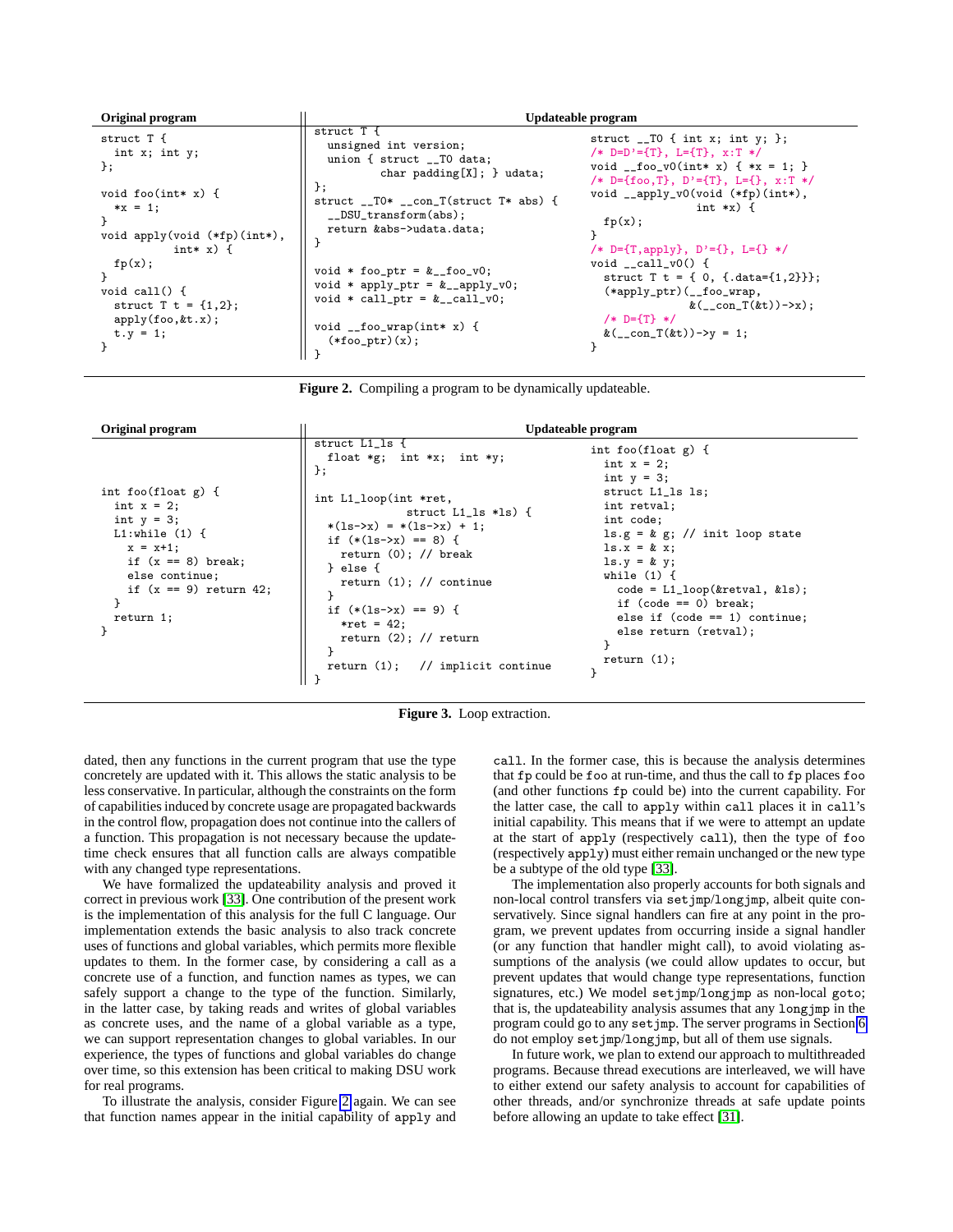## <span id="page-5-1"></span>**4.2 Abstraction-Violating Aliases**

C's weak type system and low level of abstraction sometimes make it difficult for us to maintain the illusion that a wrapped type is the same as its underlying type. In particular, the use of unsafe casts and the address-of (&) operator can reveal a type's representation through an alias. An example of this can be seen in Figure [2](#page-4-0) where apply is called passing the address of field x of struct t. Within foo, called by apply with this pointer, the statement  $*x = 1$  is effectively a concrete use of T, but this fact is not clear from x's type, which is simply int \*. An update to the representation of struct T while within foo could lead to a runtime error. We have a similar situation when using a pointer to a typedef as a pointer to its concrete representation. We say that these aliases are *abstraction violating*.

One extreme solution would be to mark structs whose fields have their address taken as non-updateable. However, this solution can be relaxed by observing that only as long as an alias into a value of type T exists is it dangerous to update T. Thus if we know, at each possible update point, those types whose values might have live *abstraction-violating aliases* (AVAs), we can prevent those types from being changed.

We discover this set of types using a novel *abstraction violating alias analysis*. The analysis follows the general approach of effect reconstruction [\[23,](#page-11-15) [10,](#page-11-16) [1\]](#page-11-17), and is described in more detail in Stoyle's thesis [\[32\]](#page-11-18). Pointers are annotated with an "effect" which lists the types whose values they may be pointing into. For example, a pointer created by  $&t.x$  would include the type of  $t$  in its effect. If such a pointer might be live at an update point, then no types in its effect may be updated. To approximate the set of live pointers at a given program point, we simply need to look to the lexical environment of the program at that point, along with the lexical environments of possible callers to the current function, ultimately back to main(). For each function, we define a set  $L$  as those types with abstraction violating pointers in at least one of the callers' environments. We calculate this set through a simple constraint based analysis that uses the control flow of the program. Finally, the capability of each possible update point is extended to include the current function's  $L$  and the effects appearing in the free variables of the current environment.

The comments in Figure [2](#page-4-0) illustrate the AVA analysis results for the example, where  $L$ 's contents are shown for each function, and the effect associated with variable x in functions foo and apply is shown to be  $T$  via the notation  $x:T$ . Looking at the example, we can see the call function violates T's abstraction by taking the address of t.x, and then passes this pointer to apply. This pointer is not used concretely in call, so does not effect subsequent computation in this function: call's environment has no abstraction violating pointers. As call is the only caller of apply, its associated L is empty. However, the environment of the body of apply does contain an abstraction-violating pointer, namely the parameter x. Thus when apply calls foo via the pointer fp, T's abstraction is violated and the  $L$  annotation for foo must contain T. In the example, we consider all statements as possible update points, and so extend  $D$  according to the results of the AVA analysis. This is why, for example, T appears in the capability of both foo and apply. In both cases  $T$  is in  $L$  or in the effect of a free variable in the environment (i.e., x).

#### <span id="page-5-2"></span>**4.3 Unsafe Casts and** void \*

To ensure that the program operates correctly, many representationrevealing casts are disallowed. For example, if we had a declaration struct S { int x; int y; int z; }, a C programmer might use this as a subtype of struct T from Figure [2,](#page-4-0) by casting a struct  $S *$  to a struct  $T *$ . Given the way that we represent updateable types, permitting this cast would be unsafe, since

struct S and struct T might have distinct type transformers and version numbers and treating one as the other may result in incorrect transformation. As a result, when our analysis discovers such a cast, it rules both types as non-updateable.

However, it would be too restrictive to handle all such casts this way. For example, C programmers often use void \* to program generic types. One might write a "generic" container library in which a function to insert an element takes a void  $*$  as its argument, while one that extracts an element returns a void \*. The programmer would cast the inserted element to void \* and the returned void \* value back to its assumed type. This idiom corresponds to *parametric polymorphism* in languages like ML and Haskell. Programmers also encode *existential types* using void \* to build constructs like callback functions, and use upcasts and downcasts when creating and using callbacks, respectively.

If these idioms are used correctly, then they pose no problem to Ginseng's compilation approach since they do not reveal anything about a type's representation. However, we cannot treat casts to and from void  $*$  as legal in general, because void  $*$  could be used to "launder" an unsafe cast. For example, we might cast struct S \* to void  $*$ , and then the void  $*$  to struct  $T *$ . Each cast may seem benign on its own, but becomes unsafe in combination. To handle this situation, our analysis annotates each void  $*$  type in the program with the set of concrete types that might have been cast to it, e.g., casting a struct  $T *$  to a void  $*$  would add struct T to the set. When casting a void \* to struct S \*, the analysis ensures the annotation on the void \* contains a single element, which matches struct S. If it does not, then this is a potentially unsafe cast and both struct T and struct S are made non-updateable. Since our analysis is not context-sensitive, some legal downcasts will be forbidden, for example when a container library is used twice in the program to hold different object types. Fortunately, such context-sensitivity is rarely necessary in the programs we have considered. In the worst case, we inspect the program manually to decide whether a cast is safe or not, and override the analysis results in this case with a pragma. We leave to future work the task of more properly inferring polymorphic usage.

# <span id="page-5-0"></span>**5. Dynamic Patches**

*Patch Generation* For each new release we need to generate a dynamic patch, which consists of new and updated functions and global variables, type transformers and state transformers. The Ginseng patch generator generates most of a dynamic patch automatically by comparing the old and new versions of a program to discover the new and modified definitions, and then adds these definitions to the patch file, where unchanged definitions are made extern. It also generates type transformers for all changed types by attempting to construct a conversion from the old type into the new type [\[17\]](#page-11-9). For example, if a struct type had been extended by an extra field, the generator would produce code to copy the common fields and add a default initializer for the added one. This simplistic approach to patch generation is surprisingly effective, requiring few manual adjustments. After the patch is generated and the state and/or type transformers are written, we pass the resulting C file to Ginseng, and the final result is compiled to a shared library so that it can be linked into the running program.

*Runtime System* To perform an update, the user sends a signal to the running program, which alerts the runtime system. Once the program reaches a safe update point, the runtime system loads the dynamic patch using dlopen, checks the validity of the patch and installs it. Ginseng compiles the patch just as it does the initial version of a program, but also introduces initialization code to be run at update-time. The initialization code will effectively "glue" the dynamic patch into the running program by updating the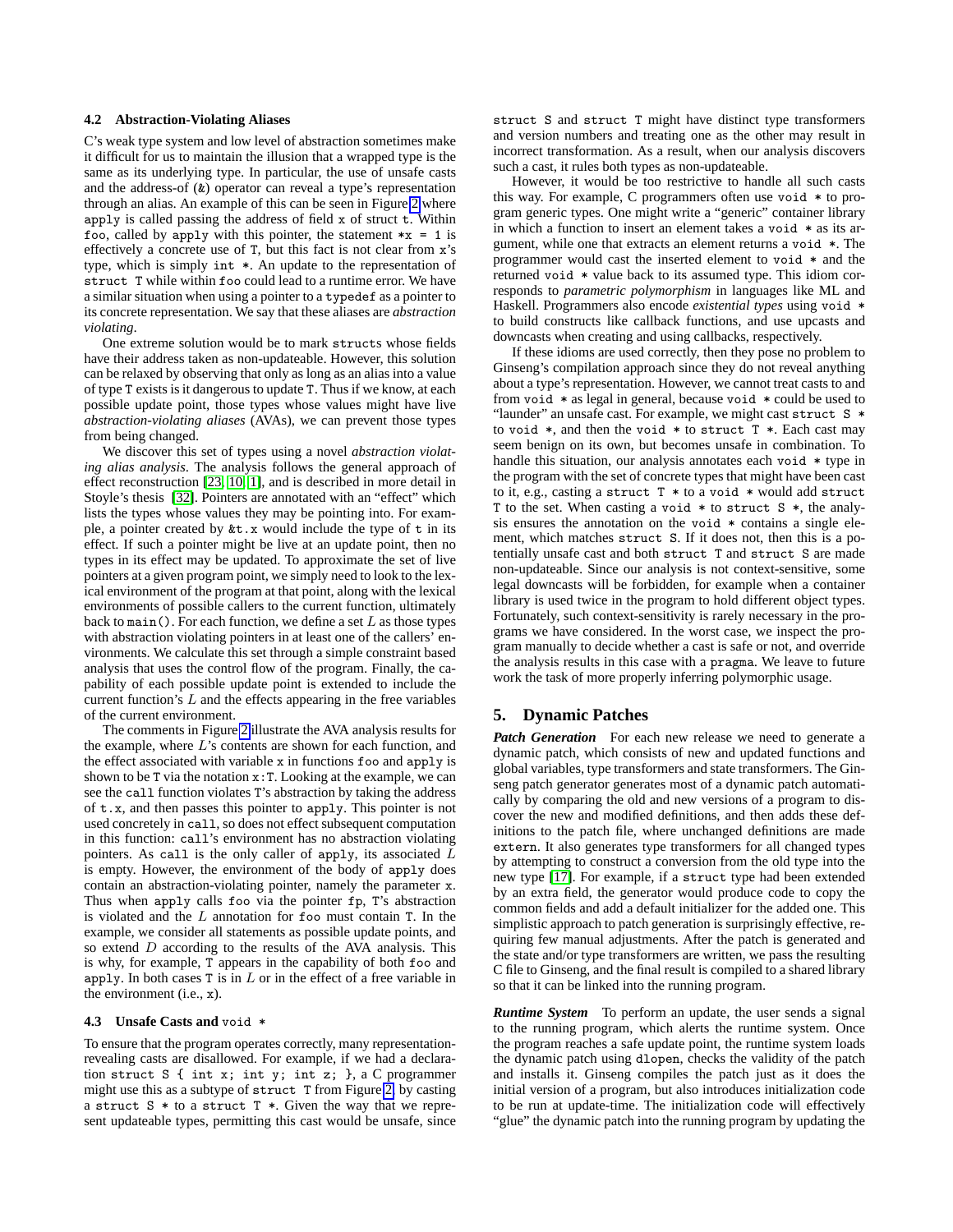function indirection pointers for all the updated functions, installing the type transformers for the updated types, and running the userprovided state transformer function, if any. Prior to this, it makes sure that the constraints imposed by the updating analysis on the current program point are satisfied by the patch; if not then the update is delayed until the next possible update point.

Our current runtime system has two main limitations. We do not support patch unloading, so old code and data will persist following an update. Fortunately, this memory leak has been minimal in practice—between 21% and 40% after three years' worth of patches for our benchmark applications. Second, dynamic updates are not transactional. If, during an update, an error is encountered, we do not yet have a safe mechanism to abort the update and restore the state to the pre-update one. We plan to address these problems in future work.

# <span id="page-6-0"></span>**6. Experience**

We have used Ginseng to dynamically update three open-source programs: the Very Secure FTP daemon (vsftpd)<sup>[3](#page-6-1)</sup>, the OpenSSH sshd daemon<sup>[4](#page-6-2)</sup>, and the zebra routing daemon from the GNU Zebra routing package<sup>[5](#page-6-3)</sup>. We chose these programs because they are long-running, maintain soft state that could be usefully preserved across updates, and are in wide use. For each program we downloaded releases spanning several years and then applied the methodology shown in Figure [1.](#page-1-1) In particular, we compiled the earliest release to be updateable and started running it. Then we generated dynamic patches for subsequent releases and applied them onthe-fly in release order, while the program was actively performing work (serving files, establishing connections, etc.).

With this process, we identified key application features that make updating the applications easy or hard. We also identified strong points of our approach (that enabled most of the updates to be generated automatically), along with issues that need to be addressed in order to make the updating process easier, more flexible and applicable to a broad category of applications. In the rest of this section, we describe the applications and their evolution history, and the manual effort required to dynamically update them; identify application characteristics and Ginseng features that make updating feasible; and conclude by reviewing factors that enabled us to meet the challenges set forth in Section [2.](#page-1-2)

## **6.1 Applications**

Figure [4](#page-7-0) shows the release timeline for each application, along with the nature of individual releases <sup>[6](#page-6-4)</sup> and the code size of each release. We briefly discuss each application first, then describe how the applications changed over a three year period, and finally discuss the manual effort required to dynamically update them.

- **Vsftpd** stands for "Very Secure FTP Daemon" and is now the *de facto* FTP server in major Unix distributions. Vsftpd was first released in 2002. It began to be widely used with version 1.1.0 and is now at version 2.0.3, so for our study, we considered the 13 versions from 1.1.0 through 2.0.3. As can be seen in Figure [4,](#page-7-0) in the time frame we considered there were 3 major feature enhancements, 3 major bugfixes, 2 minor feature enhancements and 1 minor bugfix.
- **Sshd** is the SSH daemon from the OpenSSH suite, which is the standard open-source release of the widely-used secure shell

| Application |                  | Source code (LOC) |            |
|-------------|------------------|-------------------|------------|
|             | Type/state xform | Gvar changes      | Patch gen. |
|             | (manual)         | $(manual*)$       | auto       |
| vsftpd      | 162              | 930               | 83965      |
| sshd        | 125              | 659               | 248587     |
| zebra       | 49               | 244               | 43173      |
|             |                  |                   |            |

<span id="page-6-5"></span>**Table 2.** Patch source code breakdown.

protocols. We upgraded sshd 10 times, corresponding to 11 OpenSSH releases (version 3.5p1 to 4.2p1) over three years.

**Zebra** GNU Zebra is a TCP/IP routing software package for building dedicated routers that support the RIP, OSPF, and BGP protocols on top of IPv4 or IPv6. It consists of protocol daemons (RIPd, OSPFd, BGPd) and a zebra daemon which acts as a mediator between the protocol daemons and the kernel. The zebra daemon stores acquired routes, transmits route changes to the kernel and redistributes route updates to protocol daemons. Storing routes in zebra allows protocol daemons to be stopped and restarted without discarding and re-learning routes (which can be a time consuming process). We upgraded zebra 5 times, corresponding to 6 releases (version 0.92a to 0.95a) over 4 years.

*Evolution History* Table [1](#page-7-1) summarizes the release information and shows some of the ways the programs changed over time. The first two grouped columns describe the first and last release we considered for each program. The last three grouped columns contain the cumulative number of changes that occurred to the software over that span. 'Types' refers to structs, unions and typedefs together. Global variable changes consists of changes to either global variable types or to global variable static initializers. As an example reading of the table, notice that for vsftpd, 97 functions were added, 21 were deleted, 33 functions had their prototype changed, and 308 functions had the bodies changed. For sshd, 19 types changed; for zebra, there were 52 global variable changes.

These statistics make clear that a dynamic software updating system must support changes, additions, and deletions for functions, types and global variables if it is to handle realistic software evolution. Ginseng supports all these changes, and we have been able to dynamically update the applications from the earliest to the latest versions we considered.

*Source Code Changes* To safely update these applications with Ginseng required a few small changes to their source code, amounting to around 50 lines of code for vsftpd and sshd and 40 lines for zebra. The changes consisted of introducing named types for some global variables (to support changes in types and static initializers), directives to the compiler (analysis and loop extraction) and in one case (vsftpd), instantiating an existential use of void \*. Another one-line change to vsftpd is discussed in the next subsection.

For each new release, we would use the Ginseng patch generator to generate the initial patch, and then verify or complete the autogenerated type transformers and write state transformers (where needed, which was rare). This effort was typically minimal. Table [2](#page-6-5) presents the breakdown of patches, across all releases, into manual and auto-generated source code: the first column shows the number of source code lines we had to write for type and state transformers, the second column shows code lines we had to write to cope with changes in global variables' types or static initializers, and the third column shows the amount of code coming out of the patch generator. The code dealing with changes in static initializers for global variables is frequently a mere copy-paste of the variable's static initializer.

<span id="page-6-1"></span> $^3$ <http://vsftpd.beasts.org>

<span id="page-6-2"></span><sup>4</sup> <http://www.openssh.com>

<span id="page-6-3"></span><sup>5</sup> <http://www.zebra.org>

<span id="page-6-4"></span><sup>6</sup> As described at <http://freshmeat.net/>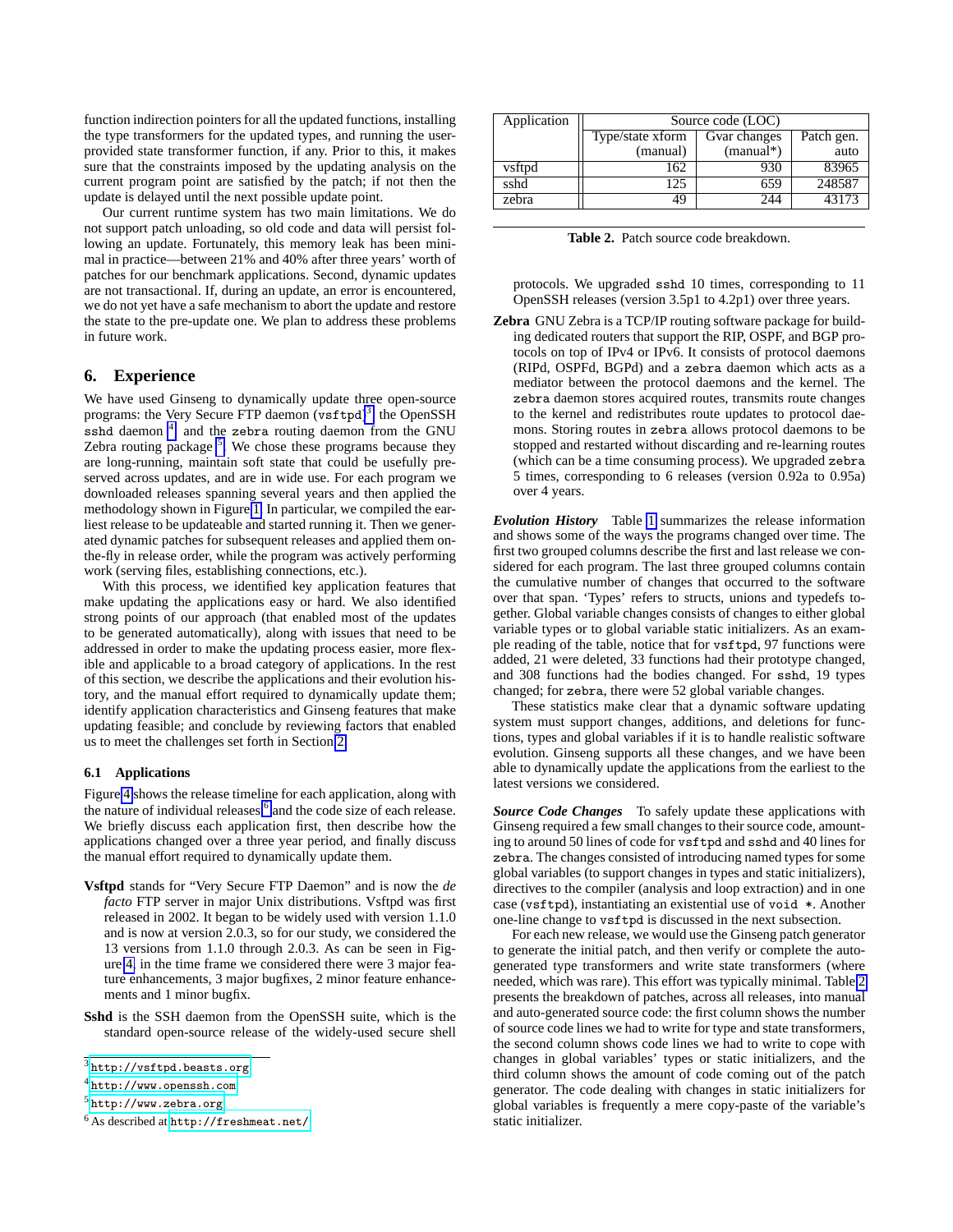

<span id="page-7-0"></span>**Figure 4.** Evolution history of test applications.

| Prog.  |                   | First release |                |                  | Last release |       |     |                      | Functions   |                 |                               | ivpes |      |                                      | Global variables |           |
|--------|-------------------|---------------|----------------|------------------|--------------|-------|-----|----------------------|-------------|-----------------|-------------------------------|-------|------|--------------------------------------|------------------|-----------|
|        | Ver.              | Date          | $\Omega$<br>LU | Ver.             | Date         | LOC   | Add | Del.                 | Proto       | Body            | Add                           | Del.  | Chg. | Add                                  | Del.             | Chg.      |
|        |                   |               |                |                  |              |       |     |                      | changes     | changes         |                               |       |      |                                      |                  |           |
| vstfpa | .1.0              | 07/02         | 10141          | 2.0.3            | 03/05        | 7424  | 97  | $\sim$<br><u>_ 1</u> | $\sim$<br>ັ | 308             | $\sim$<br>$\overline{1}$      |       |      | $\overline{\phantom{a}}$<br><u>_</u> |                  |           |
| sshd   | 5.5p <sup>1</sup> | 03/02         | 47424          | 4.2 <sub>D</sub> | 09/05        | 58104 | 131 |                      | 85          | 75'<br>ے ر      | $\overline{\phantom{a}}$<br>∼ | ∸     |      | 70                                   |                  | 29        |
| zebra  | 0.92a             | 08/0.         | 41630          | 0.95a            | 09/05        | 45586 | 134 | -44                  | . .         | $\sim$<br>. ے د | $2\ell$<br>∼                  |       |      | ັບ                                   |                  | 50<br>ے ر |

<span id="page-7-1"></span>**Table 1.** Application update information (all versions).

## **6.2 Dynamic Updating Catalysts**

In the process of updating the three applications, we discovered four factors that make programs amenable to dynamic updating.

*Quiescence.* We define a *quiescent point* in the program as one at which there are no partially-completed transactions, and all global state is consistent. Dynamic updates are best applied at such quiescent points, and preferably those that are stable throughout a system's lifetime. Fortunately, each application was structured around an event processing loop, where the end of the loop defines a stable quiescent point: there are no pending function calls, little or no data on the stack, and the global state is consistent. At update time, new versions of the functions are installed and global state is transformed so at the next iteration of the loop will be effectively executing the new program.

For instance, vsftpd is structured around two infinite loops: one for accepting new client connections, and one for handling commands in existing connections. Here is the simplified structure:

| $int \text{main}()$ {     | int $accept\_loop()$ { |
|---------------------------|------------------------|
| $init()$ ;                | $L2:while (1) f$       |
| $conn = accept\_loop()$ ; | $fd = accept();$       |
| $L1:\{init\_conn(conn):$  | if $(!fork())$         |
| $handle\_conn(conn);$     | return $fd; \}$        |
|                           |                        |
| void handle_conn(fd) {    |                        |
| L3: while $(1)$ {         |                        |
| read(cmd, fd);            |                        |
|                           |                        |

Each time a connection is accepted, the parent forks a new process and returns from the accept loop within the child process. The main function then initializes the connection and calls handle\_con to process user commands. To be able to update the long running loops, and to handle updates following the accept loop in main, we used loop extraction (Section [3.4\)](#page-3-1) at each of the three labeled locations so that they could be properly updated. Note that although L1 is not a loop, by using loop extraction we were able to update code on main's stack (the continuation of accept\_loop()) without replacing main itself.

A quiescent point is related to, but not identical with a point with empty capability (Section [4\)](#page-3-0); its capability may not necessarily be empty, although it is usually small. On the other hand, an empty capability does not imply quiescence, but rather indicates there are no concrete uses of types beyond the current point.

*Functional State Transformation.* Our mechanisms for transforming global state (state transformers) and local state (type transformers) assume that we can write a function that transforms old program state into new program state. Unfortunately, sometimes it is not possible to impose the semantics of the new application on the existing state; we encountered two such cases in our test applications. In the upgrade from sshd 3.7.1p2 to sshd 3.8p1 a new security feature was introduced: the user's Unix password is checked during the authentication phase and if the password has expired, port forwarding will be not be allowed on the SSH connection. However, when upgrading a live connection from version 3.7.1p2 to 3.8p1, the authentication phase has passed already, so the new policy is not enforced for existing connections (though they could be shut down forcibly). For new connections requests coming in after the update, the new check is, of course, performed.

A similar situation arose in going from vsftpd 1.1.1 to 1.1.2. The new release introduced per-IP address connection limits by mapping the ID of each connection process with a count related to remote IP address. These counts are increased when a process is forked and decremented in a signal handler when a process dies. Unfortunately, following an update, any current processes will not have been added to the newly introduced map, and so the signal handler will not execute properly. In effect, the new state is not a function of the old state. In this case, the easy remedy is to modify the 1.1.2 signal handler to not decrement the count if the process ID is not known.

When transforming some value, a type transformer can only refer to the old version of the value and global variables, which means that in principle some transformations may be difficult or impossible to carry out. In practice we did not find this to be a problem: for all the 29 type transformers we had to write, the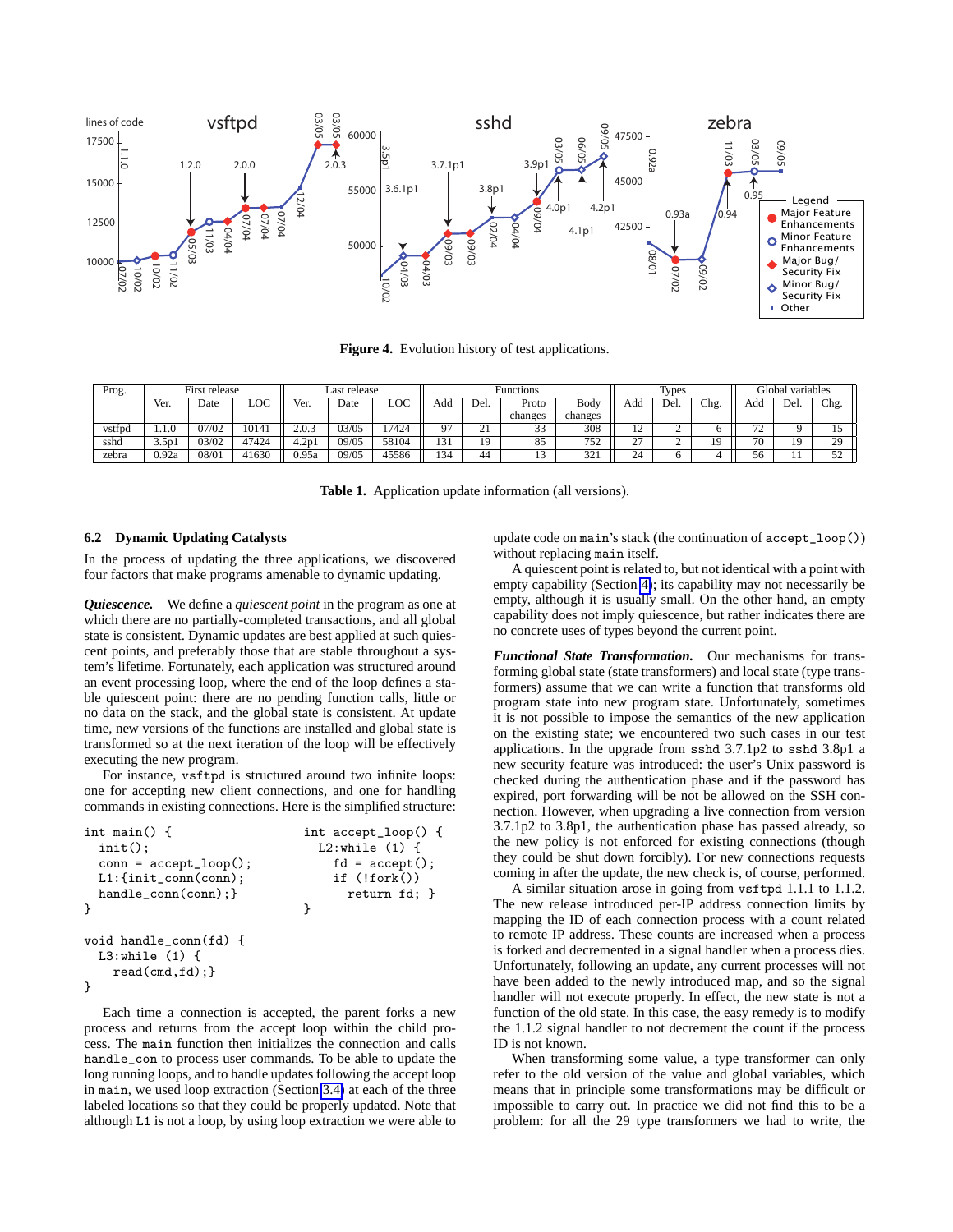programmer effort was limited to initializing newly added struct fields.

*Type-safe Programs.* As mentioned in Section [4,](#page-3-0) low-level programming idioms might result in types being marked non-updateable by the analysis. Since having a non-updateable type restricts the range of possible updates, we would like to maximize the number of updateable types, so the solution is to either have a more precise analysis, or inspect specific type uses by hand and override the analysis for that particular type. For the programs we have considered, the techniques presented in Sections [4.2](#page-5-1) and [4.3](#page-5-2) have significantly increased the precision of the analysis and greatly reduced the need to inspect the program manually. For instance, in vsftpd, strings are represented by a struct mystr that carries the proper string along with length and the allocated size. The address of the string field is passed to functions, hence revealing struct mystr's representation, but our abstraction violation analysis was able to detect that the aliases were temporary and did not escape the scope of the callee, hence the type was updateable at the conclusion of the call. Polymorphism is employed in all three programs; using the void \* analysis (Section [4.3\)](#page-5-2) we were able to detect type-safe uses of void \*, and reduce the number of casts that have to be manually inspected. Inline assembly can compromise type safety as well, and our analysis does not detect type-unsafe uses that might be introduced by assembly code. We only had one such situation in sshd, and a manual inspection confirmed the type was used safely. In the end, we manually overrode the analysis only for a handful of types: 0 for vsftpd, 1 for zebra, and 4 for sshd.

Our type wrapping scheme relies on the fact that programs rarely rely on how types are physically laid out in memory; i.e. that they are treated abstractly in this respect. Fortunately, this was a good assumption for these programs. We could not type wrap some "low level" types, e.g., vsftpd's representation of an IP address, since its layout is ultimately fixed by the OS syscall API. On the other hand, this and low-level structures like this one rarely change, since they are tied to external specifications.

*Robust Design.* We wanted our DSU approach to be general enough to be applied to off-the-shelf software, written without dynamic updates in mind (as was the case with our test applications). However, there are measures developers can take to make applications more update-friendly. Apart from features mentioned above (quiescent points, type safety, and abstract types), we have also found defensive programming and extensive test cases to be helpful in developing and validating the updates. All three programs we looked at were written defensively using assert liberally, which facilitated error detection, and helped us spot Ginseng bugs relatively easy. By looking at the assertions in the code, we were able to detect the invariants the programs relied on, and preserve them across updates. Sshd comes with a rigorous test suite that provides extensive code coverage, for zebra and vsftpd we created our own suites to test a broad range of features.

## **6.3 Summary**

We believe we have addressed all the DSU challenges set forth in Section [2.](#page-1-2) We did not have to change the applications extensively to render them updateable. Patch generation was mostly automatic, and writing the manual parts was easy.

We were able to support a large variety of changes to applications; as can be seen in Table [1](#page-7-1) and Figure [4,](#page-7-0) the applications have changed significantly during the last three years. Once we became familiar with the application structure (e.g., interaction between components, global invariants), writing patches was easy, with all the infrastructure generated automatically; the only manual task was to initialize newly added fields, write state transformers, or make some small code changes.

A combination of factors have helped us address these challenges: (1) programs were amenable to dynamic updating (easily identifiable quiescence points the application, application changes that allowed updates to be written as functions from the old state to the new state, robust application design and moderate use of type-unsafe, low-level code), and (2) Ginseng, especially analysis refinements and support for automation, has made the task of constructing and validating updates easy, even for applications in the range of 50-60 KLOC.

# <span id="page-8-0"></span>**7. Performance**

In this section, we evaluate the impact of our approach on updateable software. We analyzed the overhead introduced by DSU by subjecting the instrumented applications to a variety of 'real world' tests. We considered the following aspects:

- 1. *Application performance.* We measured the overhead that updateability imposes on an application's performance by running 'real world' stress tests. We found that DSU overhead is modest for I/O bound applications.
- 2. *Memory footprint.* Type wrapping, extra version checks and dynamic patches result in an increased memory footprint for DSU applications; we found the increase to be negligible for updateable and updated applications, but after stacking multiple patches, the memory footprint increase is detectable.
- 3. *Service disruption.* We measure the cost of performing an actual update while the application is in use. The update will cause a delay in the application's processing, while the patch is loaded and applied, and will result in an amortized overhead as data is transformed. In all the updates we performed, even for large patches, we found the update time to be less than 5 ms.

We also measured the running time of Ginseng to compile our benchmark programs, to measure the overhead of compilation and our analyses.

We conducted our experiments on dual Xeon@2GHz servers with 1GB of RAM, connected by a 100Mbps Fast Ethernet network. The systems ran Fedora Core 3, kernel version 2.6.10. All C code, generated by Ginseng or otherwise, was compiled with gcc 3.4.2 at optimization level -O2. Unless otherwise noted, we report the median of 11 runs.

#### **7.1 Application Performance**

In order to assess the impact of updateability on application performance, we tried different 'real world' stress tests on the updateable applications. For each application, we measure the performance of its most recent version under four configurations. The *stock* configuration is the application compiled normally, without updating. The *updateable* configuration is the application compiled with updating support. The *updated once* configuration is the application after performing one update, whereas the *updated streak* configuration is the application compiled from its oldest version and then dynamically updated multiple times to bring it to the most recent version; this configuration is useful for considering any longer-term effects on performance due to updating.

*Vstfpd.* We tested vsftpd performance with two experiments: connection time and transfer rate. For connection time, we measured the time it took wget to request 500 files of size 0, and divided by 500. Since wget opens a new connection for each file, and disk transfers are not involved, we get a picture of the overhead DSU imposes on FTP clients. As seen in Table [3,](#page-9-0) the updateable, updated and streak-updated versions were 3%, 5% and 25% slower than the stock server. With a difference of at most 1.7 ms, we do not believe this to be a a problem for FTP users.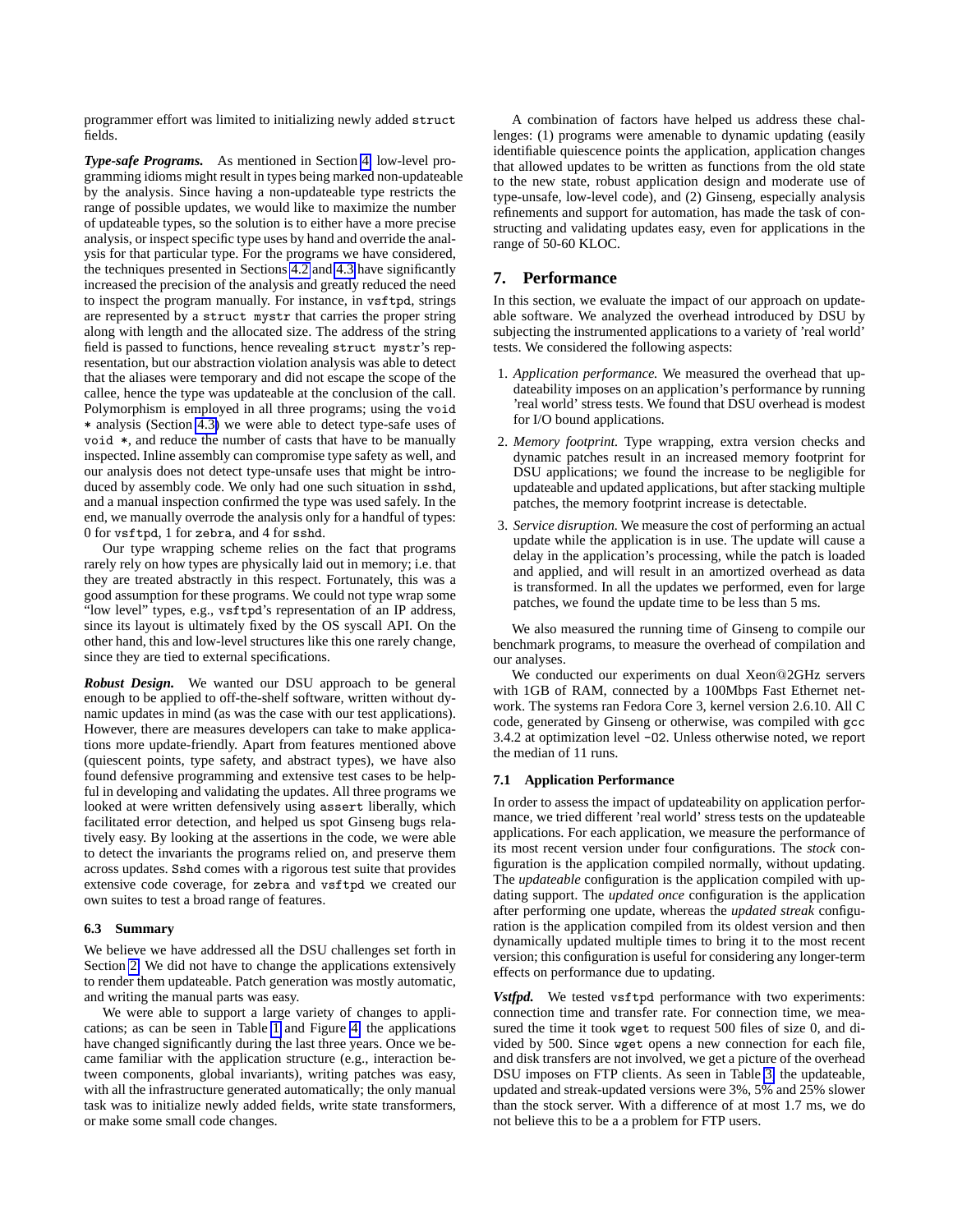| Application |                        | Connection time (ms) |           |        |  |  |
|-------------|------------------------|----------------------|-----------|--------|--|--|
|             | stock                  | updateable           | upd. once | streak |  |  |
| vsftpd      | 6.71                   | 6.9                  | 7.04      | 8.4    |  |  |
| sshd        | 47.62                  | 49.26                | 49.5      | 62.89  |  |  |
|             |                        |                      |           |        |  |  |
|             | Transfer rate $(MB/s)$ |                      |           |        |  |  |
| Application |                        |                      |           |        |  |  |
|             | stock                  | updateable           | upd. once | streak |  |  |
| vsftpd      | 7.95                   | 7.95                 | 7.97      | 7.98   |  |  |
| sshd        | 7.85                   | 7.84                 | 7.83      | 7.84   |  |  |

<span id="page-9-0"></span>**Table 3.** Server performance.

These measurements seem to suggest a progressive slowdown due to updating. The primary reason for this appears to be poorer spatial locality. Using  $\mathsf{OProfile}^7$  $\mathsf{OProfile}^7$ , we measured the total cycles, instructions retired, and cache and TLB misses during benchmark runs of the one-update and streak-updated versions. We found that the effective CPI of the streak-updated version was consistently higher, and that this was attributable to cache and TLB misses. Such misses are understandable: code and data that were close together in the original program are now spread across multiple shared libraries.

We also measured the median transfer rate of a single 600 MB file to a single client. The results are shown in Table [3;](#page-9-0) the transfer rates of the different configurations are virtually identical.

Sshd. For sshd we measured the same indicators as for vsftpd, connection time and transfer rate. For the former, we blasted the server with 1000 concurrent requests, and measured the total elapsed time, divided by 1000. (Client-server authentication was based on public key hence no manual intervention was needed.) Each client connection immediately exited after it was established (by running the exit command). The measured connection time is shown in Table [3.](#page-9-0) The updateable, updated and streak-updated versions were 3%, 4% and 32% slower than the stock server. Again, we do not think the 15ms difference is going to be noticed in practice. The CPU-intensive nature of authentication and session key computation accounts for SSH connection time being almost 10 times larger than for FTP. To measure the sustained transfer rate over SSH we used scp to copy a 600MB file. As shown in Table [3,](#page-9-0) the results are similar to the vsftpd benchmark—the DSU overhead is undetectable.

*Zebra.* Since zebra is primarily used for route proxying and redistribution, the focus of zebra experiments was different than for vsftpd and sshd. First, we measured the overhead DSU imposes on route addition and deletion by starting each protocol daemon alone with zebra, and have it add and delete 100,000 routes. When passing routes through the updateable, updated and streak-updated versions of the zebra daemon, the DSU overhead was 4%, 6% and 12%, compared to the stock case. Second, we measured route redistribution performance. We started the RIP daemon, turned on redistribution to OSPF and BGP daemons, made RIP add and delete 100,000 routes, and measured the time it took until the route updates were reflected back into the OSPF and BGP routing tables. Similarly, we timed redistribution of OSPF routes to RIP and BGP daemons. BGP redistribution is not supported by zebra. The DSU overhead in the route redistribution case is the same as for the 'no redistribution' case above: 4%, 6% and 12% respectively.

#### **7.2 Memory Footprint**

Type wrapping, function indirection, version checking and loop extraction all consume extra space, so updateable applications have



<span id="page-9-2"></span>**Figure 5.** Memory footprints.



<span id="page-9-3"></span>**Figure 6.** Patch application times.

larger memory footprints. Figure [5](#page-9-2) reports memory footprints for the four scenarios, with quartiles as error bars. Measurements were made using pmap at the conclusion of each throughput benchmark. The footprint increases for updateable and updated cases are overshadowed by OS variability. However, for the streak updates, the median footprint increase (relative to the stock version) is 21%, 40% and 27% for vsftpd, sshd and zebra respectively. The larger footprint increase for streak updates is expected, since dynamic patches for three years worth of updates are added into the memory space of the running program, and never unloaded (Section [5\)](#page-5-0).

#### **7.3 Service Disruption**

One of the goals of DSU is to avoid service interruption due to the need to apply software patches. By applying these patches on-line, we preserve useful application state, leave connections open, and sustain service. However, the service will still be paused while new patch files are loaded, and service could be degraded somewhat due to the application of type transformers at patch time and thereafter.

Figure [6](#page-9-3) illustrates the delay introduced by applying a patch; the delay includes loading the shared object, performing the dynamic linking and running the state transformer (type transformation time was hard to measure, and likely very small, and so is not included). The figure presents measurements for every patch to all of our program versions, and graphs the elapsed time against the size of the patch object files. We can see that patch application time increases linearly with the size of the patch. In terms of service interruption, DSU is minimally intrusive: in all cases, the time to perform an update was under 5 milliseconds.

#### **7.4 Compilation**

The time to compile various versions of our benchmarks is shown in Figure [7.](#page-10-1) The times are divided according to the analysis time (updateability analysis, AVA analysis and constraint solving using Banshee [\[21\]](#page-11-19)), parsing and compilation time, and remaining tasks.

<span id="page-9-1"></span><sup>7</sup> <http://oprofile.sourceforge.net>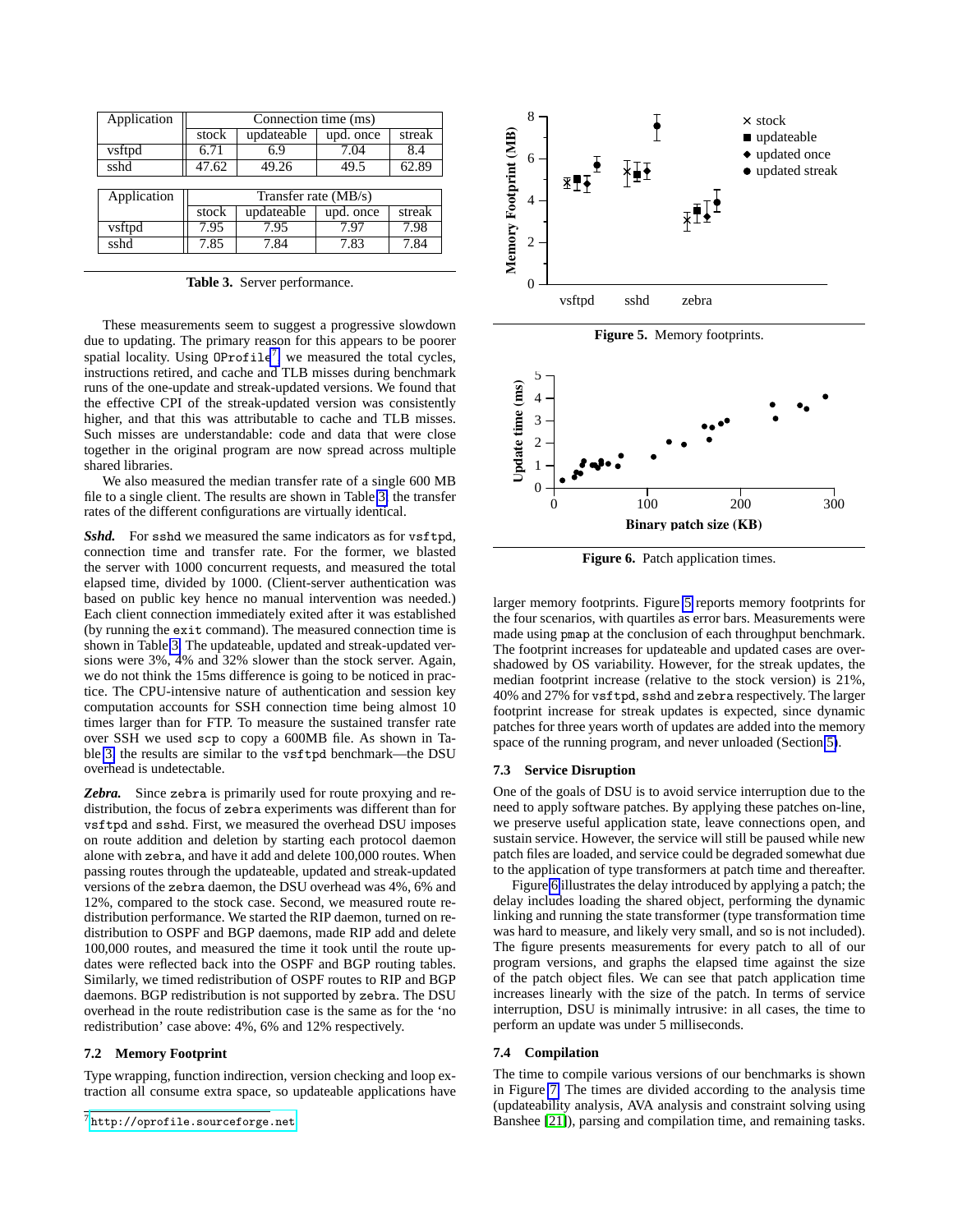

<span id="page-10-1"></span>**Figure 7.** DSU compilation time breakdown for updateable programs.

In general, the majority of the overhead is due to the safety analyses, which are whole program, constraint-based analyses. Given that Ginseng is only needed in the final stages of development, i.e., when the application is about to be deployed or when a patch needs to be generated and compiled, this seems reasonable.

# <span id="page-10-0"></span>**8. Related Work**

Over the past thirty years, a variety of approaches have been proposed for dynamically updating running software. In this section we compare our approach with a few past systems, focusing on differences in functionality, safety, and updating model.

*Updating Functionality* A large number of compiler- or librarybased systems have been developed for C [\[13,](#page-11-20) [16,](#page-11-21) [9,](#page-11-22) [2\]](#page-11-23), C++ [\[18,](#page-11-6) [20\]](#page-11-12), Java [\[7,](#page-11-11) [27,](#page-11-24) [11,](#page-11-25) [24\]](#page-11-26), and functional languages like ML [\[12,](#page-11-10) [14\]](#page-11-7) and Erlang [\[3\]](#page-11-27). Many do not support all of the changes needed to make dynamic updates in practice. For example, updates cannot change type definitions or function prototypes [\[27,](#page-11-24) [11,](#page-11-25) [18,](#page-11-6) [20,](#page-11-12) [2\]](#page-11-23), or else only permit such changes for abstract types or encapsulated objects [\[20,](#page-11-12) [14\]](#page-11-7). In many cases, updates to active code (e.g., longrunning loops) are disallowed [\[14,](#page-11-7) [24,](#page-11-26) [13,](#page-11-20) [16,](#page-11-21) [20\]](#page-11-12), and data stored in local variables may not be transformed [\[17,](#page-11-9) [16,](#page-11-21) [13,](#page-11-20) [18\]](#page-11-6). Some approaches are intentionally less full-featured, targeting "fix and continue" development [\[19,](#page-11-28) [15\]](#page-11-29) or dynamic instrumentation [\[9\]](#page-11-22). On the other hand, Erlang [\[3\]](#page-11-27) and Boyapati et al. [\[7\]](#page-11-11) are both quite flexible, and have been used to build and upgrade significant applications.

Many systems employ the notion of type or state transformer, as we do. Boyapati et al. [\[7\]](#page-11-11) improve on our interface by letting one type transformer look at the *old* representation of an encapsulated object, to allow both the parent and the child to be transformed at once. In our setting, the child will always have to be transformed independent of the parent, which can make writing transformers more complicated or impossible (e.g., if a field was moved from a child object into the parent), though we have not run into this problem as yet. Duggan [\[12\]](#page-11-10) also proposes lazy dynamic updates to types using type transformers, using *fold*/*unfold* primitives similar to our  $\text{con}_{\textbf{T}}/\text{abs}_{\textbf{T}}$ . Ours is the first work to explore the implementation of such primitives.

The most similar system is our own prior work on providing dynamic updating in a type-safe C-like language called Popcorn [\[17\]](#page-11-9). While that system was fairly flexible, we make three substantial improvements. First, our prior work could not transform data in local variables, could not automatically update function pointers, and had no support for updating long-running loops. We have found all of these features to be important in the server programs, and are part of our current work. Second, while our prior work ensured that all updates were type-safe, it did not ensure they were *representationconsistent* [\[33\]](#page-11-4), as it permitted multiple versions of a type to coexist in the running program. In particular, when a type definition changed, it required making a *copy* of existing data having the old type, opening the possibility that old code could operate on stale data. Finally, in our prior work we only experimented with a single program (a port of the Flash web server, about 8000 LOC), and all updates to it were crafted by us.

*Updating Programs Safely* A common theme of prior work is to define "safe states" during a program's execution in which an update may take place. Intuitively, we are interested in the question of whether a change to a system's code, realized dynamically, will properly transform the system to reflect the new code base.

Gupta et al. proved that finding such safe states is, in general, undecidable [\[16\]](#page-11-21), so any such safety analysis must be conservative. Many of the systems reviewed make no safety guarantees, which can lead to, among other things, run-time type errors [\[3,](#page-11-27) [13,](#page-11-20) [18\]](#page-11-6). One way to avoid run-time type errors is to sacrifice representationconsistency, as we did in our prior work, mentioned above. Duggan [\[12\]](#page-11-10) also allows multiple versions of a type to coexist, but avoids the need to make copies of data by requiring a *backward type transformer* to convert data to an older version if it is used by old code; this prevents the problem of stale data. However, it may not always be possible to write backward transformers, since updated types often contain more information than their older versions.

Our current work ensures representation consistency via static analysis; an alternative is to do dynamically. Boyapati et al [\[7\]](#page-11-11) propose using *transactions* for this purpose. If code in an old object would see an updated object, the current transaction is restarted and old object is itself updated. This basic idea was considered earlier by Bloom and Day [\[5,](#page-11-30) [6\]](#page-11-31) in the context of Argus, a system for writing distributed, fault-tolerant applications. We plan to explore the use of transactions in Ginseng in future work.

To avoid the need for rollback, a number of systems aim to ensure safety by relying on a notion of *quiescence*, determined dynamically: only entities not in use by the program may be updated. Dynamic ML [\[14\]](#page-11-7) supports updating modules M defining *abstract* types  $t$ . Since by definition clients of  $M$  must use values of type  $t$ abstractly,  $M$  can be updated to redefine  $t$  as long as the old version is inactive and thus not using the old representation. The K42 object-oriented operating system [\[20,](#page-11-12) [4\]](#page-11-8) permits updates to objects that are similarly quiescent. It actively achieves this condition by temporarily preventing new threads from calling methods of a tobe-updated object; once existing threads have died, the object is updated and the pending threads may continue. Our safety analysis generalizes these ideas by defining dependency at a finer grain: we check individual uses of types or functions, rather than uses of larger linguistic constructs like objects or modules, which are not directly supported in C.

*Updating Models* A typical approach to upgrading on-line systems is to use a load-balancer. It redirects requests away from a to-be-updated application until it is idle, at which point it can be halted and replaced with a new version. Such approaches typically employ redundant hardware, which is undesirable in some settings (e.g., upgrading a personal OS). Microvisor [\[22\]](#page-11-3) employs a virtualmachine monitor (VMM) to follow this basic methodology on a single node. When an application or OS on a server node is to be upgraded, a second OS instance is started concurrently on the same node and upgraded. When the original instance becomes idle, applications are restarted on the new instance and the machine is de